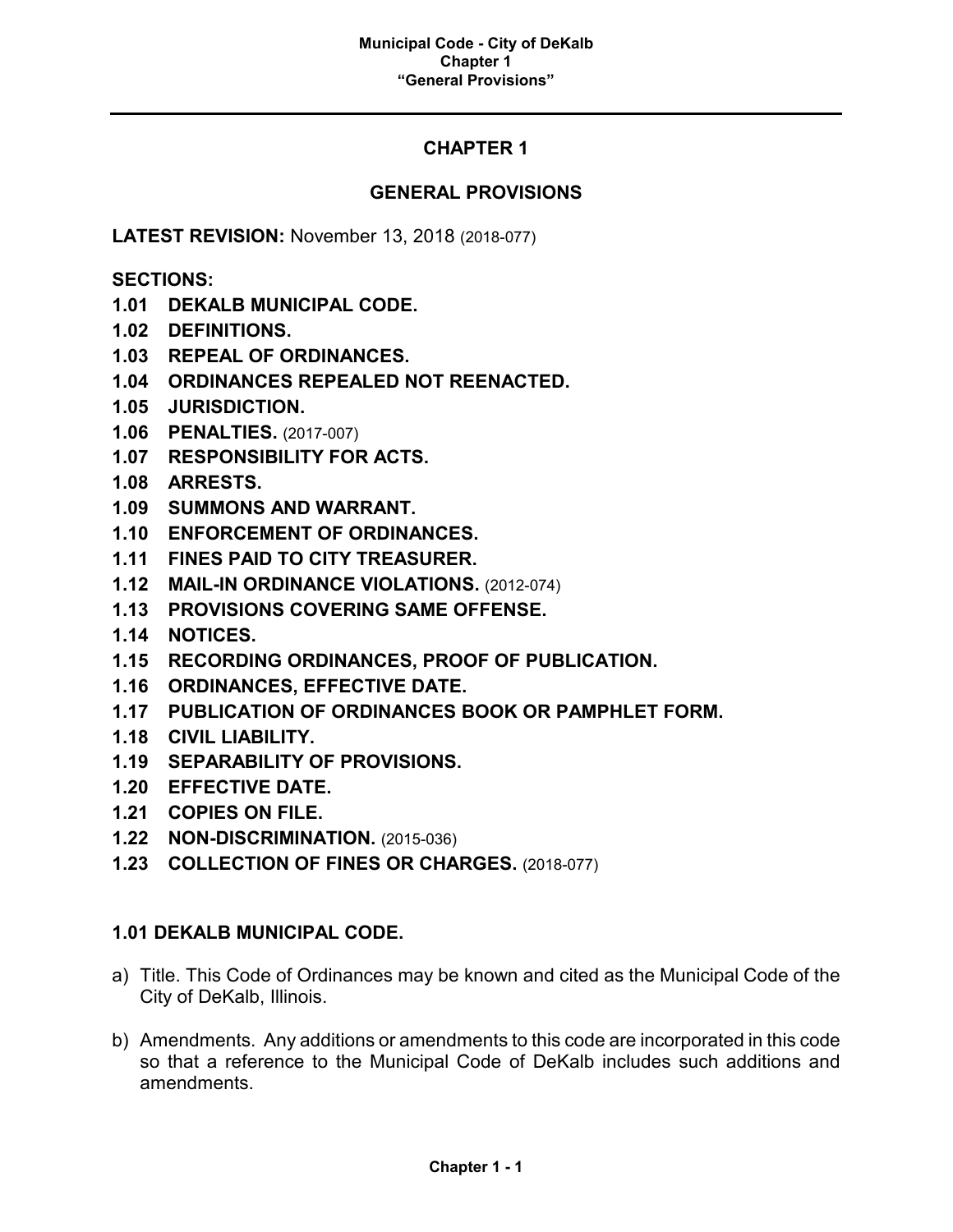- c) Numbering of Sections. Each section number of this code shall consist of two component parts separated by a period referring to the chapter number and the figure after the period referring to the position in the section within the chapter.
- d) Numbering Additions. The decimal system shall be used for all additions and amendments to this code. When a chapter or section is added, the new chapter or section shall be given a decimal character.

### **1.02 DEFINITIONS.**

- a) Terms used in this code, unless specifically defined in this code, have the meanings prescribed by the Illinois Compiled Statutes (ILCS) for the same terms.
- b) Terms used in this code have the following meanings:

City: City of DeKalb, Illinois.

County: DeKalb County.

State: State of Illinois.

City Council or Council: The City Council of DeKalb.

City Clerk: The City Clerk of the City of DeKalb, and similarly any reference to any officer, board or commission means such officer, board or commission of the City of DeKalb unless otherwise stated.

Person: Any natural individual, firm, partnership, trust, estate, club, association or corporation. As applied to partnerships or associations the word includes the partners or members thereof; as applied to corporations it includes the officers, agents or employees thereof who are responsible for the act referred to. The singular includes the plural, and the plural includes the singular. The masculine gender includes the feminine and neuter genders.

Illinois Compiled Statutes: The latest edition of the Illinois Compiled Statutes (ILCS).

#### **1.03 REPEAL OF ORDINANCES.**

- a) All general ordinances or parts thereof heretofore adopted by the Council and not included in this code are repealed, except the following which are hereby continued in full force and effect.
	- 1. Ordinances authorizing contracts or the issue of municipal notes or bonds;
	- 2. Ordinances levying taxes or making special assessments;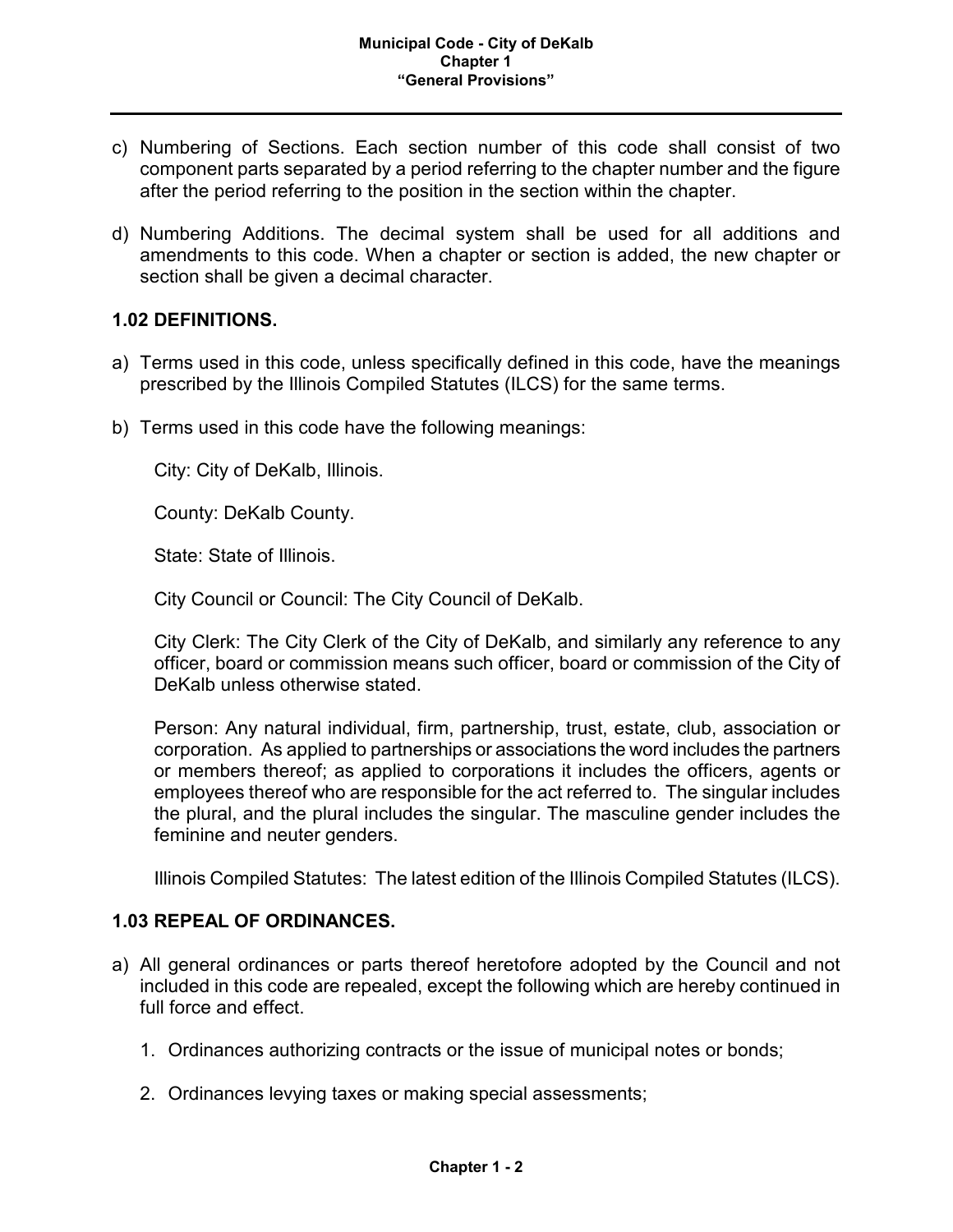- 3. Ordinances appropriating funds or establishing salaries;
- 4. Ordinances granting franchises or rights to corporations;
- 5. Ordinances relating to the establishment, dedication, opening, grade, naming, improvement, altering, widening or vacating of any streets, alleys or sidewalks, parks or public grounds;
- 6. Ordinances respecting the annexation of territory to the city or the conveyance or acceptance of real property or easements in real property;
- 7. Ordinance authorizing or relating to particular public improvements;
- 8. Any other special ordinances not in conflict with the provisions of this code.
- b) The provisions of this code, so far as they are the same in substance as those of heretofore existing ordinances are continuations of such ordinances and not new enactments. Any act done, offense committed or right accruing or acquired, or liability, penalty, forfeiture or punishment incurred prior hereto shall not be affected, but may be enjoyed, asserted, enforced, prosecuted or inflicted as fully and to the same extent as if the repeal had not been effected.

# **1.04 ORDINANCES REPEALED NOT REENACTED.**

No ordinance or part of any ordinance heretofore repealed shall be considered reordained or reenacted by virtue of this code, unless specifically reenacted. The repeal of any curative or validating ordinance does not impair or affect any cure or validation already effected thereby.

#### **1.05 JURISDICTION.**

Unless otherwise provided in this code, this code applies to acts performed within the corporate limits of the city. Provisions of this code also apply to acts performed outside the corporate limits and up to the limits prescribed by acts where the law confers power on the city to regulate such particular acts outside the corporate limits.

#### **1.06 PENALTIES.**

a) Standard Penalty. Unless another penalty is specifically provided by this code for violations of any particular provision, section or chapter, any person violating any provision of this code, or any rule or regulation adopted or issued in pursuance thereof, or any provision of any code adopted herein by reference, shall upon conviction or Court Supervision be subject to a fine of not more than \$750, plus Court costs and the costs of prosecution. (2017-007)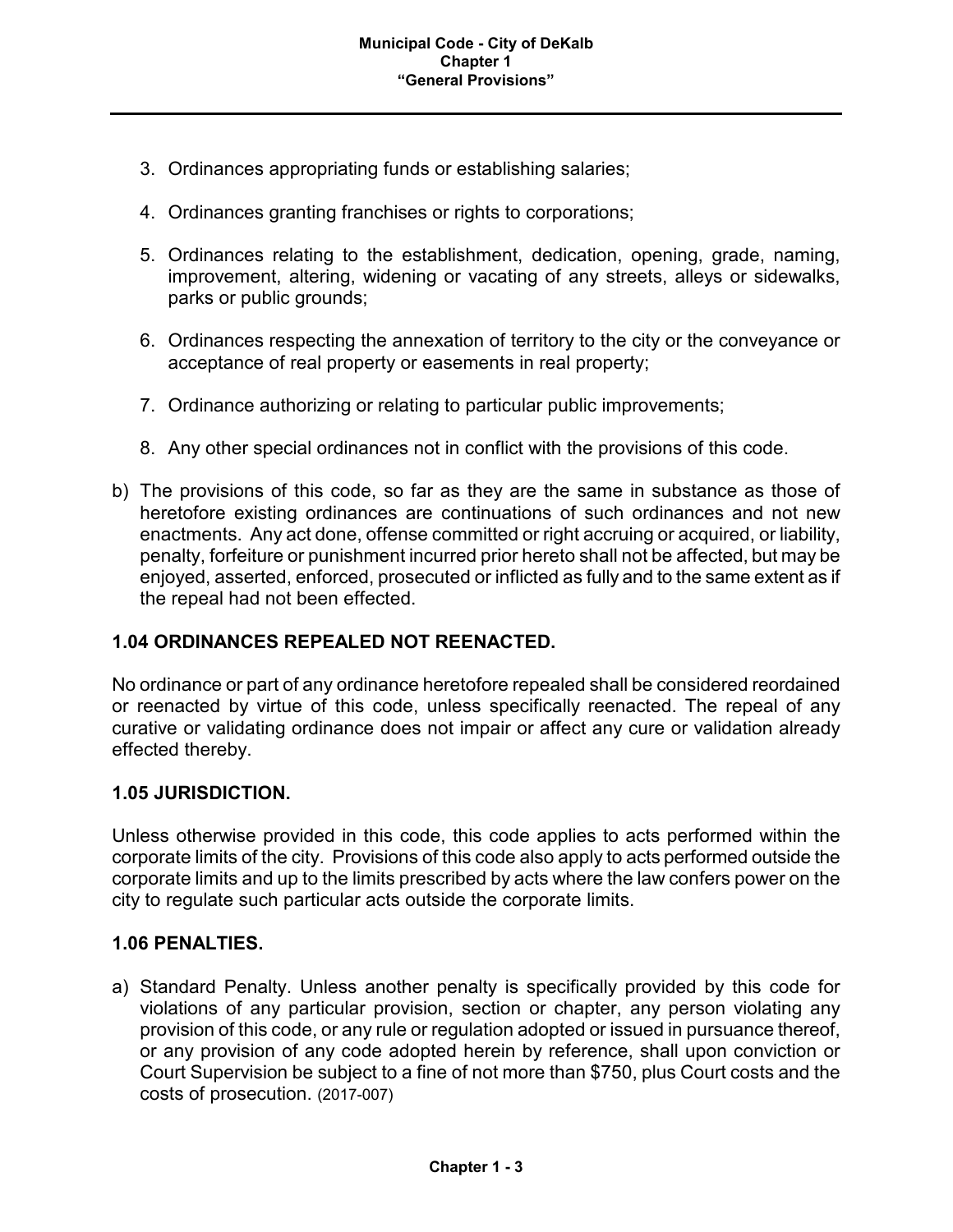- b) Each Day of Violation. Each act of violation and each day upon which a violation occurs constitutes a separate offense.
- c) Applicability. The penalty provided by this section applies to the amendment of any section of this code or a code adopted herein by reference whether or not such penalty is reenacted in the amendatory ordinance.
- d) Reference to Sections. Reference to a section of this code shall be understood also to refer to and include the penalty section relating thereto, unless otherwise expressly provided.
- e) Failure of Officers to Perform Duties. The failure of an officer or employee of the city to perform an official duty imposed by this code shall not subject such officer or employee to the penalty imposed for violation of this code, unless a penalty is specifically provided in the section creating the duty. (1982-078)
- f) Court Supervision. Where any person violates a provision of this Code, the Court may, in addition to other reasonable conditions relating to the nature of the offense or the rehabilitation of the offender, impose a term of Court supervision. In the Order providing for such supervision, the Court may apply the following conditions:
	- 1. The Court shall order a specific period of time for each supervision and final entry of a conviction will be deferred until the conclusion of that period. During the period of supervision, the defendant shall be required to comply with any terms of sentencing imposed by the Court and shall be required to attend all regularly scheduled Court dates.
	- 2. The Court may require the defendant to meet any or all of the following conditions of supervision as it sees fit:
		- (a) Report to and participate with the Court or other person or social service agency;
		- (b) Pay a fine and costs;
		- (c) Undergo medical, psychological or psychiatric evaluation, treatment, or treatment for drug addiction or alcoholism;
		- (d) If a minor (in addition to any other conditions):
			- i. Reside with his parents or in a foster home;
			- ii. Attend school;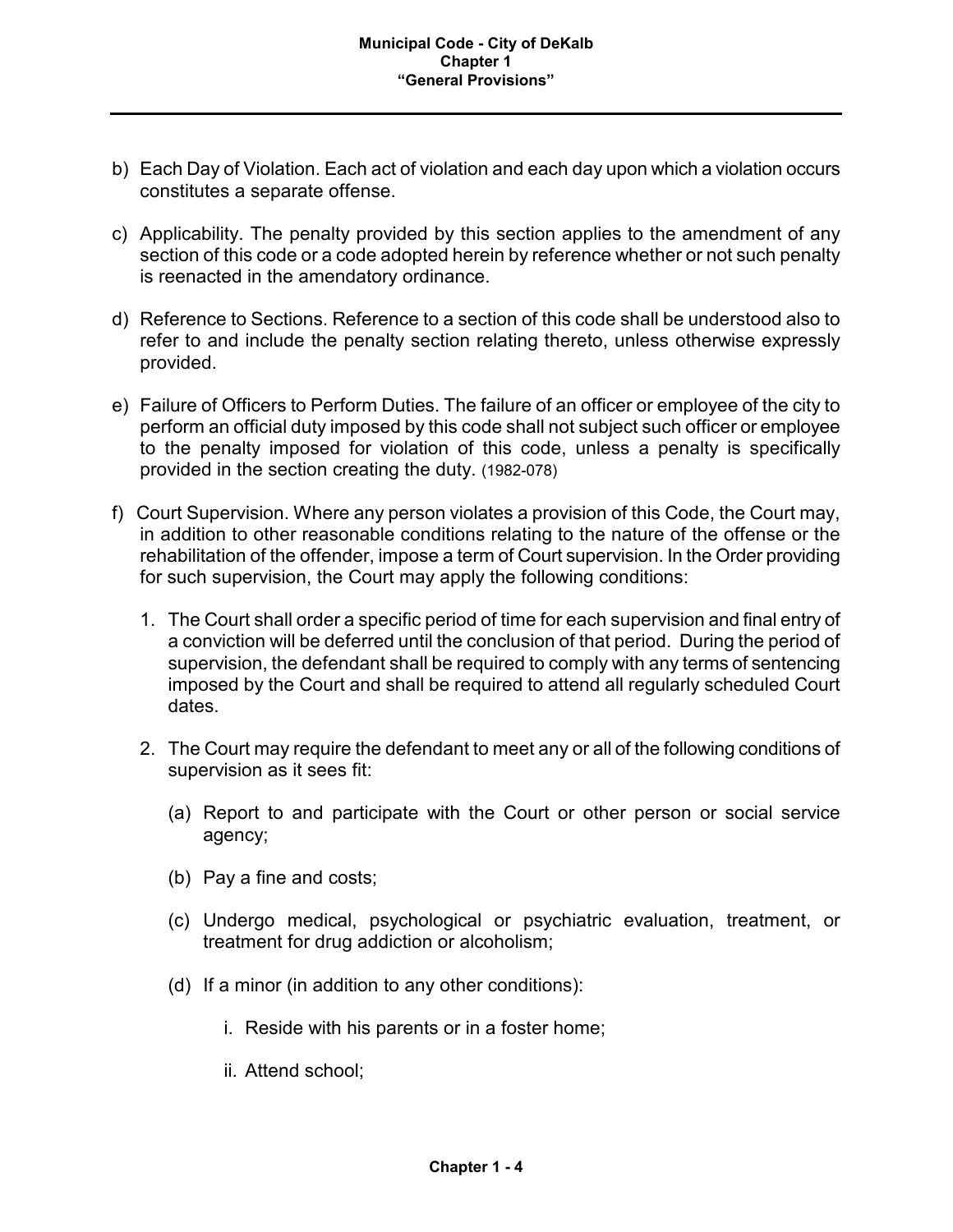- (e) Make restitution to the victim in an amount equal to any personal injury or property damage caused by the defendant. The Court shall determine the amount and conditions of payment;
- (f) Perform public service work or community service;
- (g) Not violate the laws of any state or municipality;
- (h) Agree to correct an ordinance, code or regulatory violation within a specified period of time, to demolish an unsafe structure, or otherwise to remediate or address a pending legal violation;
- (i) Not enter upon specified premises or locations and/or not have contact with specified persons that have a reasonable nexus to the defendant's underlying unlawful conduct; or
- (j) Such other conditions as the Court shall determine to be appropriate based upon the facts and circumstances of the case and the defendant's present or past conduct.
- 3. If, at the conclusion of the period of supervision, the Court determines that supervision has successfully been completed, the Court shall discharge the defendant and enter a judgment dismissing the charges.
- 4. If the defendant is found by the Court to have violated a condition of his supervision, the defendant may be resentenced by the Court.
- 5. No person assigned to a public service employment program shall be considered an employee of the city for any purpose, nor shall the City be obligated to provide any compensation to such person. Any public service employment program, public work or community service assigned for completion pursuant to a Court Order of supervision pursuant to this Ordinance shall be considered "public or community service" for purposes of the immunities granted under the Probation Community Service Act, 730 ILCS 115/1, *et. seq.,* and the Tort Immunity Act, 745 ILCS 10/6A-105, or any similar or related statute, law or doctrine, and the Court, the City and the agency to which service is rendered shall be immune from liability arising out of the activities or injuries of the defendant in rendering such community service.
- 6. Neither the state, the city, any local unit of government, nor any official or employee thereof acting in the course of his official duties shall be liable for any tortious acts of any person placed on supervision who is given any public service work as a condition of supervision.
- 7. In the event that the Court utilizes a payment compliance date process wherein a defendant may avoid recurrent Court appearances by engaging in specific, Court-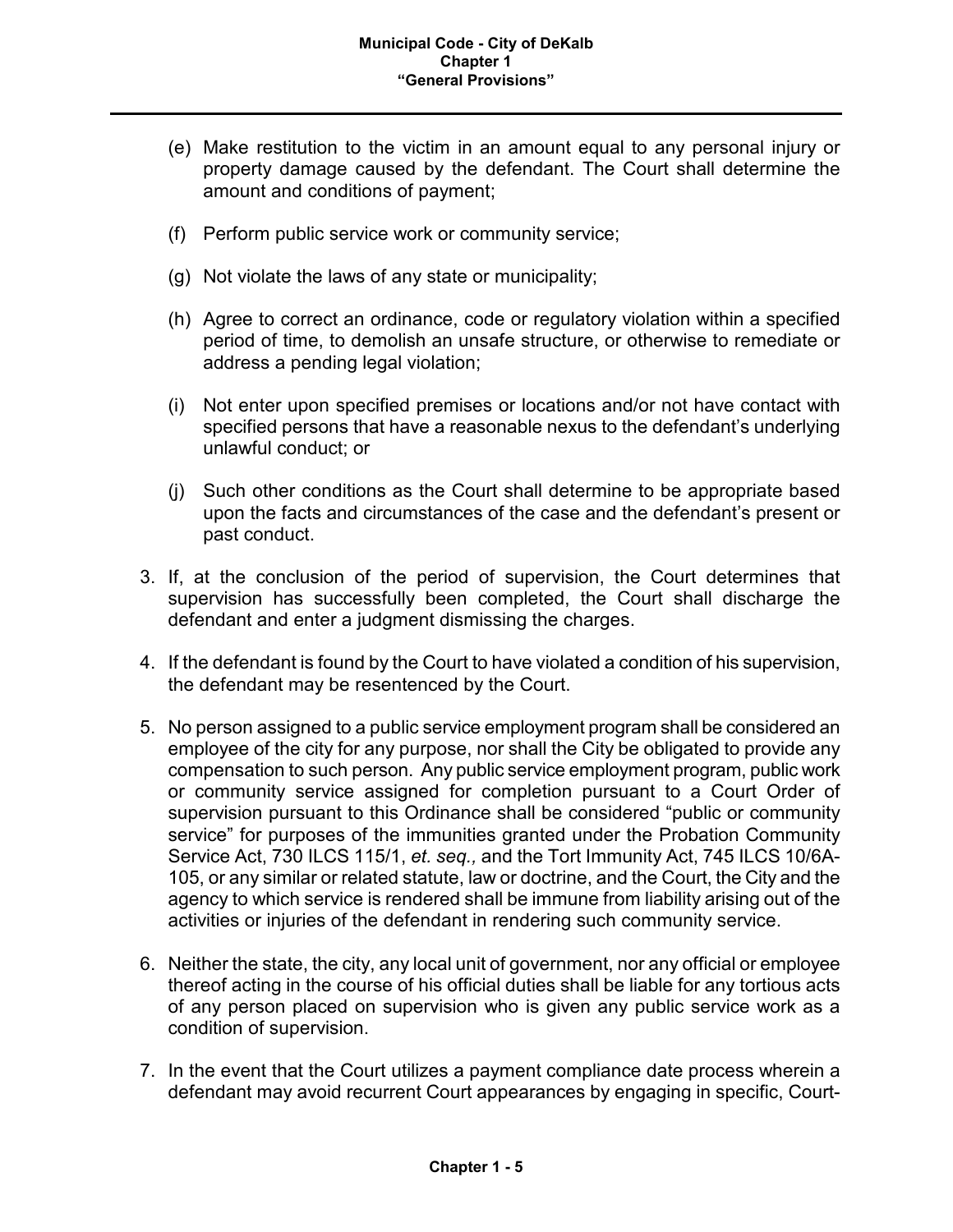Ordered activity (such as the reporting of community service hours or the monthly deposit with the Court of specified payments towards costs of restitution or fines), such compliance date process shall toll the end date of such Court supervision indefinitely, pending further Order of Court.

- 8. In the event that the defendant fails to appear in Court on a scheduled Court date during the term of supervision, the dispatch of a final notice to appear, the issuance of a warrant, or the verbal or written filing of a petition to revoke Court supervision shall toll the end date of such supervision indefinitely, pending further Order of Court. Participation in the Court supervision program constitutes waiver of written notice or personal service of any verbal or written petition to revoke that is made on a scheduled Court date for such case. A defendant who receives Court supervision shall be obligated to provide and update the defendant's address on record with the DeKalb County Circuit Clerk's office and shall be obligated to receive and comply with Court Orders or notices dispatched by the Circuit Clerk at the direction of the Court.
- 9. At hearing upon a petition to revoke Court supervision, when conducted pursuant to the verbal or written motion of the City, after written notice has been mailed to the defendant, the Court may extend such period of supervision, may conclude the period of supervision with dismissal of the case (provided that all terms of sentencing have been complied with), may terminate the supervision and enter a conviction, may enter alternate sanctions against the defendant, or may Order such other or further relief as the Court shall deem appropriate.

# **1.07 RESPONSIBILITY FOR ACTS.**

Every person concerned in the commission of an act prohibited by this code, whether he directly commits the act, or prosecutes, counsels, aids, or abets in its commission, may be prosecuted and on conviction is punishable as if he had directly committed such act.

# **1.08 ARRESTS.**

The Mayor, City Manager, Council and members of the police force of the City of DeKalb, are severally authorized to arrest, with or without process, or on view, any person who shall break the peace, or be found violating any of the ordinances of the city, or any criminal law of the State of Illinois or of The United States, or aiding or abetting such violation, and it shall be their duty to arrest every person found under circumstances causing reasonable suspicion of such violation by him, and to take such person forthwith before the proper officer, or in case such arrest is made in the night, or on Sunday, to detain such person or persons in custody, over night or over Sunday in the city jail or any other safe place, until such person can be brought before the proper officer for trial.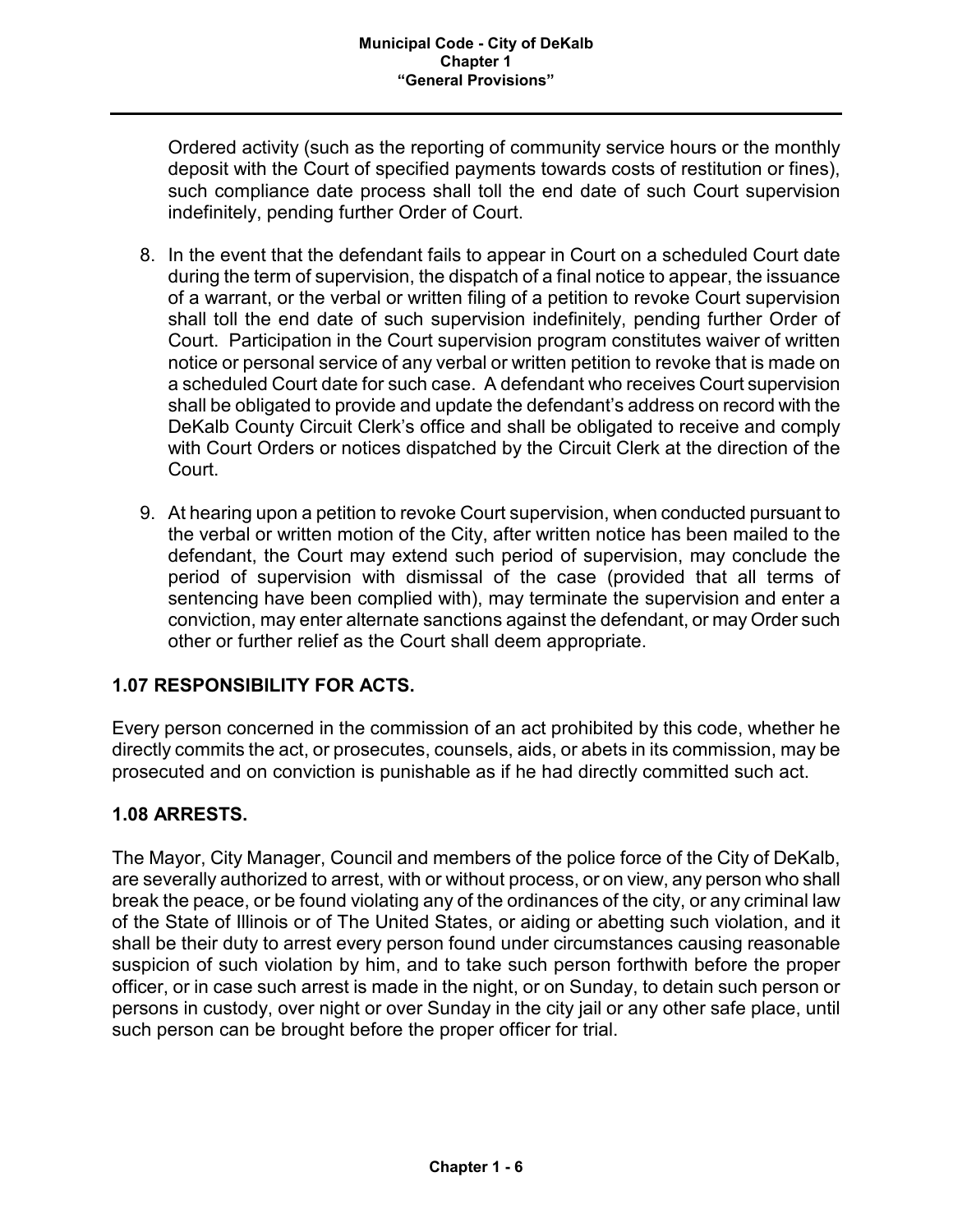### **1.09 SUMMONS AND WARRANT.**

In all actions for the violation of any city ordinance, the first process shall be a summons or a warrant. A warrant for the arrest of an accused person may be issued upon the affidavit of any person that an ordinance has been violated and that the person making the complaint has reasonable grounds to believe that the party charged is guilty thereof. Every person arrested upon a warrant, without unnecessary delay, shall be taken before the proper officer for trial.

### **1.10 ENFORCEMENT OF ORDINANCES.**

All actions brought to enforce any fine, imprisonment, penalty or forfeiture under any ordinance of the city, shall be brought in the corporate name of the city, as plaintiff. No prosecution, recovery, conviction or acquittal for the violation of any ordinance, shall constitute a defense to any other prosecution of the same party for any other violation of the same or any other ordinance, although the different causes of action existed at the same time, and, if united, would not have exceeded the jurisdiction of the court.

# **1.11 FINES PAID TO CITY TREASURER.**

All fines, forfeitures and penalties when collected, shall be paid to the City Treasurer within ten (10) days after the receipt thereof by the officer collecting the same.

#### **1.12 MAIL-IN ORDINANCE VIOLATIONS.**

- a) Persons over seventeen (17) years of age charged with violating certain City ordinances may resolve their case under the provisions set forth herein. The Chief of Police and City Manager shall be authorized to keep, maintain and periodically update a list of those Ordinance Violations which may be subject to the mail-in procedure. At minimum, this list shall include: (2001-039, 2008-001, 2012-074)
	- 1. Entering/Remaining in a Tavern (38.21 h)
	- 2. Possession/Consumption of Alcohol (38.21 f)
	- 3. Open Container (38.13-2)
	- 4. Fighting (52.01)
	- 5. Barking Dog (18.07)
	- 6. Noise Violation (52.35)
	- 7. Noise Violation (52.36)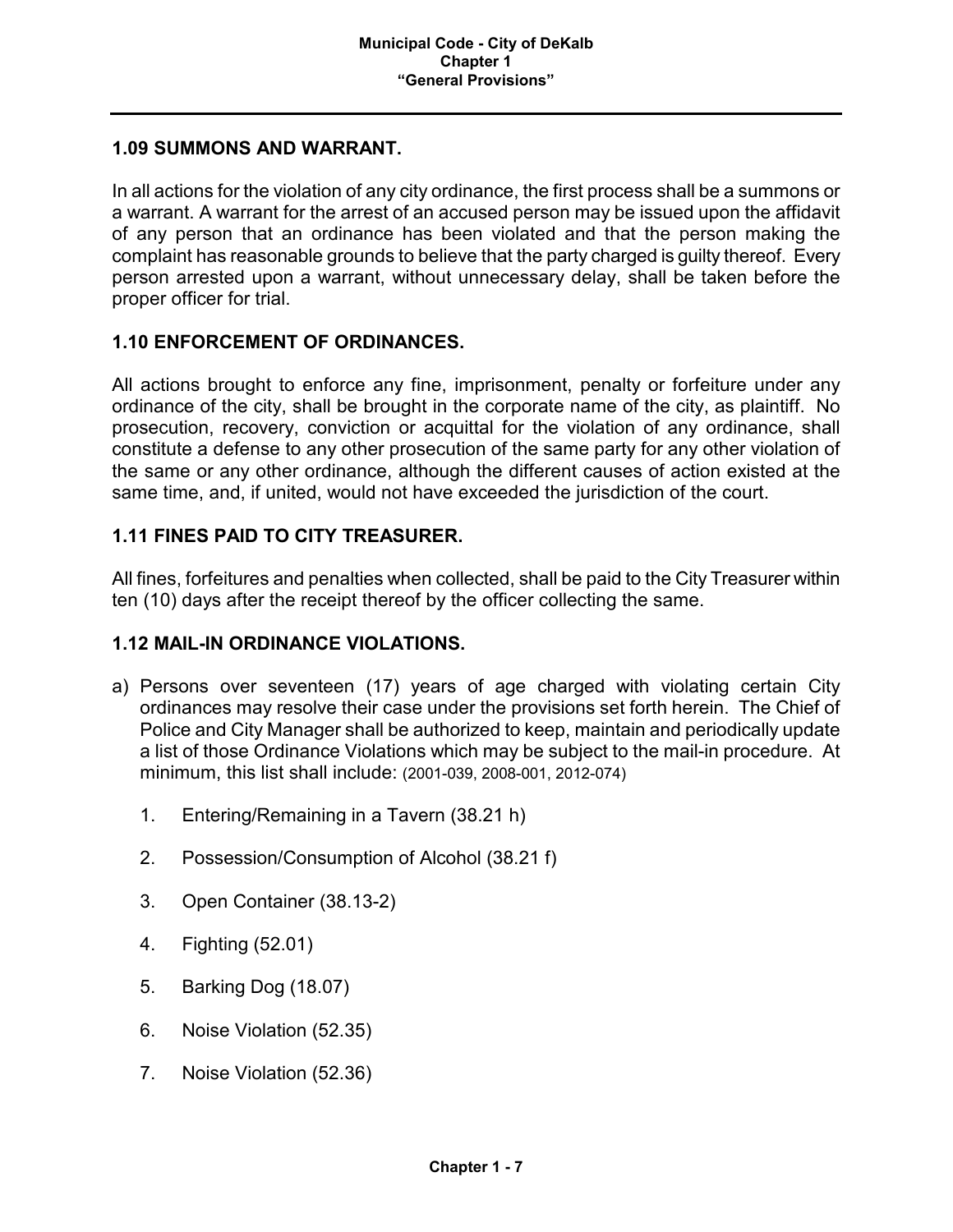- 8. Littering (43.02)
- 9. Disorderly House (52.06)
- 10. Fireworks (52.91)
- 11. Possession of Cannabis (52.40) (2008-072)
- 12. Possession of Drug Paraphernalia (52.410) (2008-072)
- b) Persons over fourteen (14) years of age charged with violating certain City ordinances may resolve their case under the provisions set forth herein. The Chief of Police and City Manager shall be authorized to keep and maintain a list of those Ordinance Violations which may be subject to the mail-in procedure. Any use of the mail-in process for a minor shall require the express, written consent of the parent or legal guardian of such minor. Such express, written consent shall be in a form prescribed by the City Attorney. Persons over fourteen (14) years of age who are emancipated minors shall be authorized to complete the mail-in process without requirement of parent or legal guardian consent, provided that their status as emancipated minors are documented to the satisfaction of the City Attorney. (2012-074)
- c) Persons charged with violating any of the provisions listed in subsection a) above or included on the list prepared by the Chief of Police and City Manager, may settle the complaint by remitting the minimum fine for such offense to the Legal Department of the City of DeKalb within twenty-one (21) days of the date of the offense and executing an acknowledgment of the settlement of the complaint and a waiver of their right to contest such complaint on a form prescribed by the City of DeKalb. Use of the mail-in process is optional, and not mandatory, for the Police Department. When a sworn police officer believes that a given offense should not be subject to the mail-in process, either because of severity of the offense or because of the offender's alleged recidivism, such officer shall be permitted to issue a citation that is not subject to the mail-in process. (2008-001, 2012-074)
- d) Persons who fail to remit payment in settlement of the complaint within twenty-one (21) days of the date the complaint was issued or who wish to contest the allegations in the complaint, must appear in court on the date and location indicated on the complaint. (2012-074)
- e) In addition to being served with a complaint, persons who are eligible and are permitted to settle their complaint under the provision of this Section 1.12 will be given written information by the police officer regarding the procedures and requirements of settling their complaint as described above or how they may contest such complaint in a court of law. The Legal Department shall promulgate provisions for acceptable methods of payment and the location at which such payments can be made. (1993-034, 2008-072, 2012-074)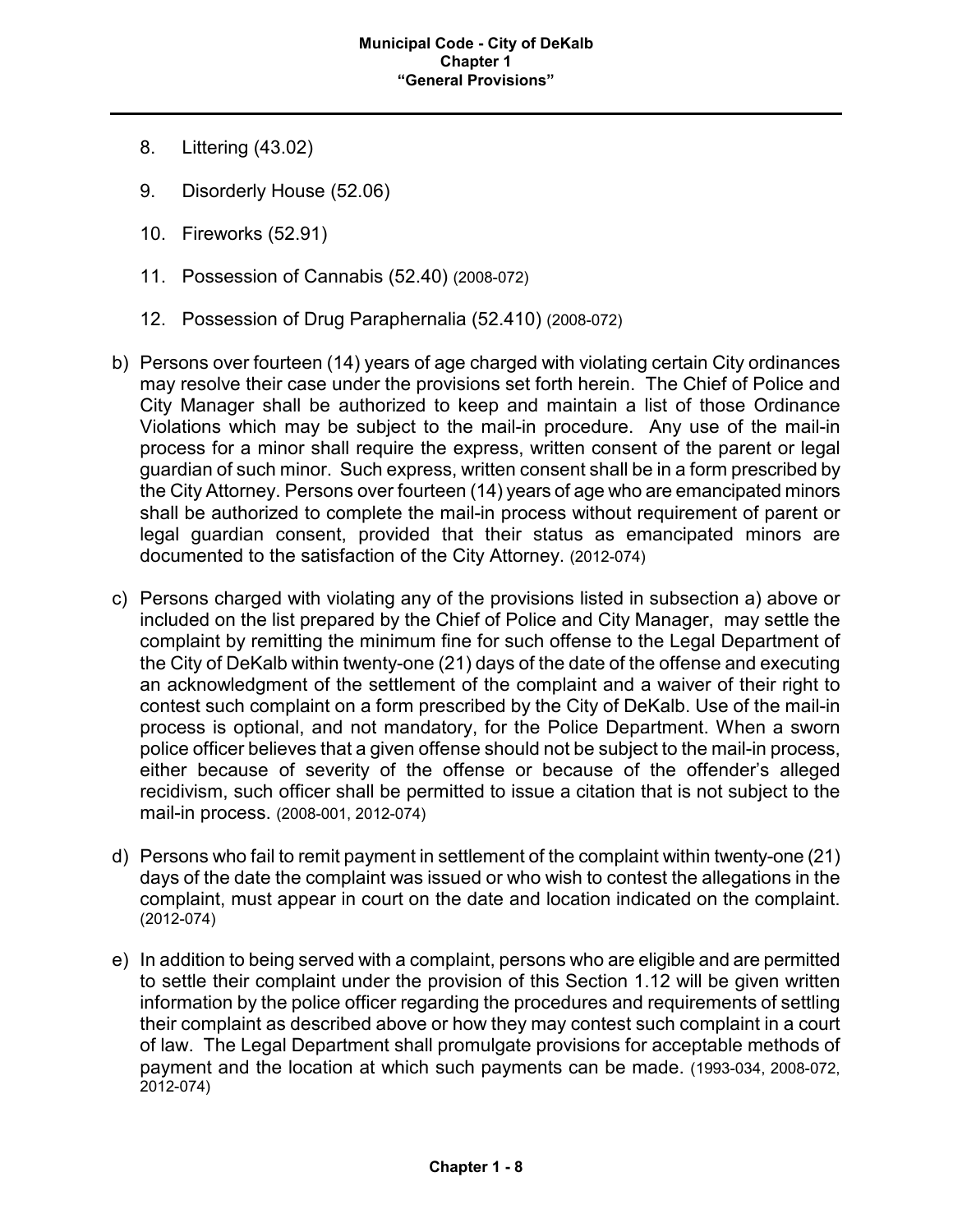f) The Chief of Police of the City of DeKalb is hereby authorized and empowered to enter into one or more intergovernmental agreements permitting police departments or sworn police personnel to issue City of DeKalb citations, to be prosecuted by the City of DeKalb, for eligible offenses allegedly occurring within the corporate limits of the City, on terms and conditions acceptable to him. The Chief of Police of the City of DeKalb is further authorized to temporarily or provisionally authorize sworn police personnel from a police department other than the City of DeKalb to issue City of DeKalb citations, to be prosecuted by the City of DeKalb, for eligible offenses allegedly occurring within the corporate limits of the City, without requirement of a written agreement, to address specific or discrete incidents or occurrences within the City. (2012-074)

# **1.13 PROVISIONS COVERING SAME OFFENSE.**

In all cases, where the same offense may be made punishable, or be created by different clauses, sections or ordinances, the court before which the cause is pending may require election by the city under which clause, section or ordinance to proceed, and no more than one recovery shall be had against the same person for the same offense.

# **1.14 NOTICES.**

Whenever in this code a notice is required or authorized to be given by any officer or official of the City, such notice shall be construed to be a personal notice and may be either verbal, written or printed, at the election of the officer or official giving the same, unless otherwise provided.

# **1.15 RECORDING ORDINANCES, PROOF OF PUBLICATION.**

All ordinances passed by the Council shall be filed in the office of the City Clerk and due proof of publication of any ordinance requiring publication shall be procured by the Clerk and shall be attached to and filed with the ordinance.

# **1.16 ORDINANCES, EFFECTIVE DATE.**

Any ordinance required by law to be published shall take effect ten days after due publication thereof, as required by law, and any ordinance not requiring publication shall take effect from and after passage and approval unless otherwise provided therein.

#### **1.17 PUBLICATION OF ORDINANCES BOOK OR PAMPHLET FORM.**

Whenever the Council shall cause to publish in book or pamphlet form any ordinances of the city purporting to have been published by authority of the Council, such publication shall be the only publication necessary to be made of such ordinance. Such pamphlet or book shall have attached thereto the certificate of the City Clerk, under the corporate seal, certifying the pamphlet or book was published by authority of the Council; that the ordinances contained in such pamphlet or book are true and correct copies of the original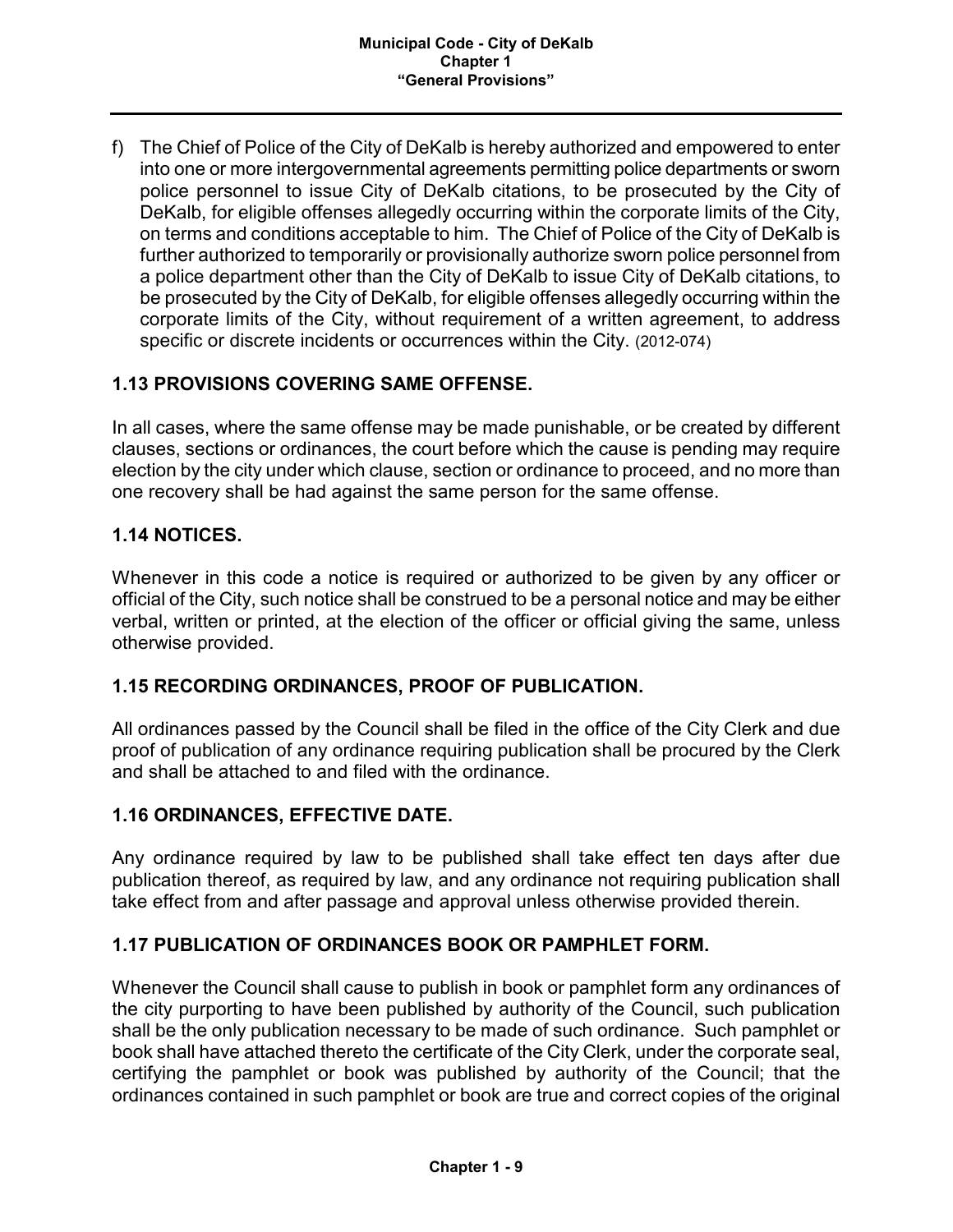ordinances passed by the Council; showing the dates of the passage and approval of such ordinances and stating that the City Clerk is the keeper of the original ordinances and that the same are on file in his office and recorded in the book of ordinances. Such pamphlet or book, when so published and certified, shall be received as evidence of the passage and legal publication of such ordinances, as of the dates mentioned in such book or pamphlet, in all courts and places without further proof.

# **1.18 CIVIL LIABILITY.**

The recovery and payment of any fine, penalty or forfeiture for the violation of any ordinance of this City, shall not discharge the person who shall be guilty of such violation from liability to the city or any injured part in a private suit for such damages as the City or injured party may have sustained on account of such violation, and no such recovery or payment shall be construed to be a bar to any suit for the recovery of such damages, either by the city or by the person injured.

### **1.19 SEPARABILITY OF PROVISIONS.**

Each section, paragraph sentence, clause and provision of this code is separable and if any provision is held unconstitutional or invalid for any reason, such decision shall not affect the remainder of this code nor any part thereof, other than that part affected by such decision.

#### **1.20 EFFECTIVE DATE.**

This code of ordinances shall take effect ten (10) days after passage and publication in book form under the authority of the Council, as provided by law.

#### **1.21 COPIES ON FILE.**

Copies of this code shall be kept available at the City Clerk's office for public inspection.

#### **1.22 NON-DISCRIMINATION.**

It is the express policy of the City of DeKalb not to discriminate with regard to an individual's race, creed, color, gender, religion, age, national origin or ancestry, physical or mental disability, marital status, sexual orientation or any other protected classification in its services, programs, contracts and employment practices. (2015-036)

# **1.23 COLLECTION OF FINES OR CHARGES.** (2018-077)

a) Pursuant to the home-rule authority of the City of DeKalb and the authority conferred by virtue of the Illinois Constitution, the Illinois Municipal Code and Section 1-2-1 thereof, the City of DeKalb hereby authorizes and directs the Finance Director, with the concurrence of the City Manager, to determine which fines, penalties, accounts